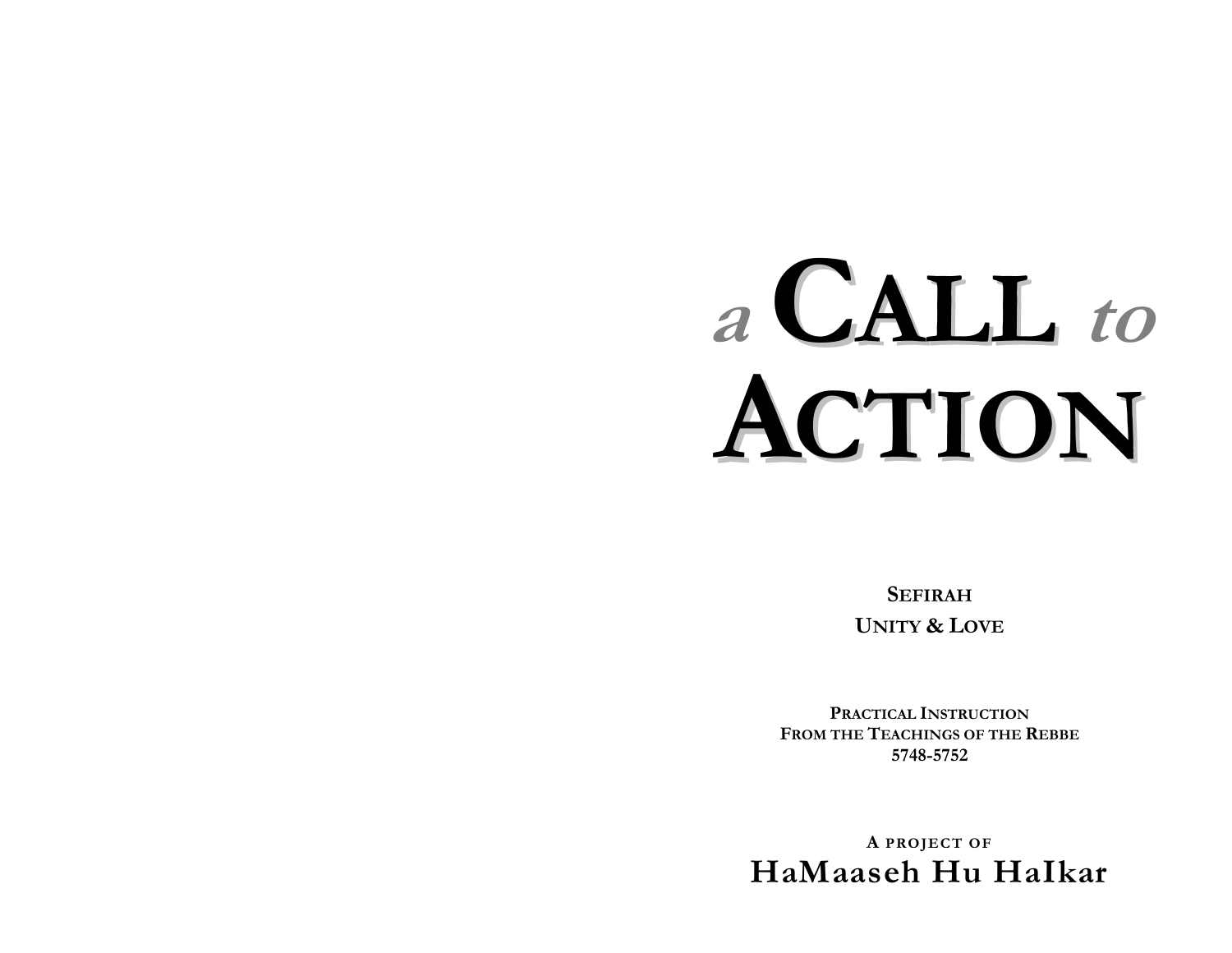## **Table of Contents**

#### **Sefiras HaOmer**

#### **Addendum**



**a CALL to ACTION***Published and Copyrighted by*  **המעשה!הוא!העיקר ìHaMaaseh Hu HaIkarî**  280 Troy Av, Brooklyn, NY 11213 Tel: (718) 363-3448 " Fax: (718) 467-6919 e-mail: info@iChossid.com  $5768 \cdot 2008$ 

#### **NEW!www.iChossid.com**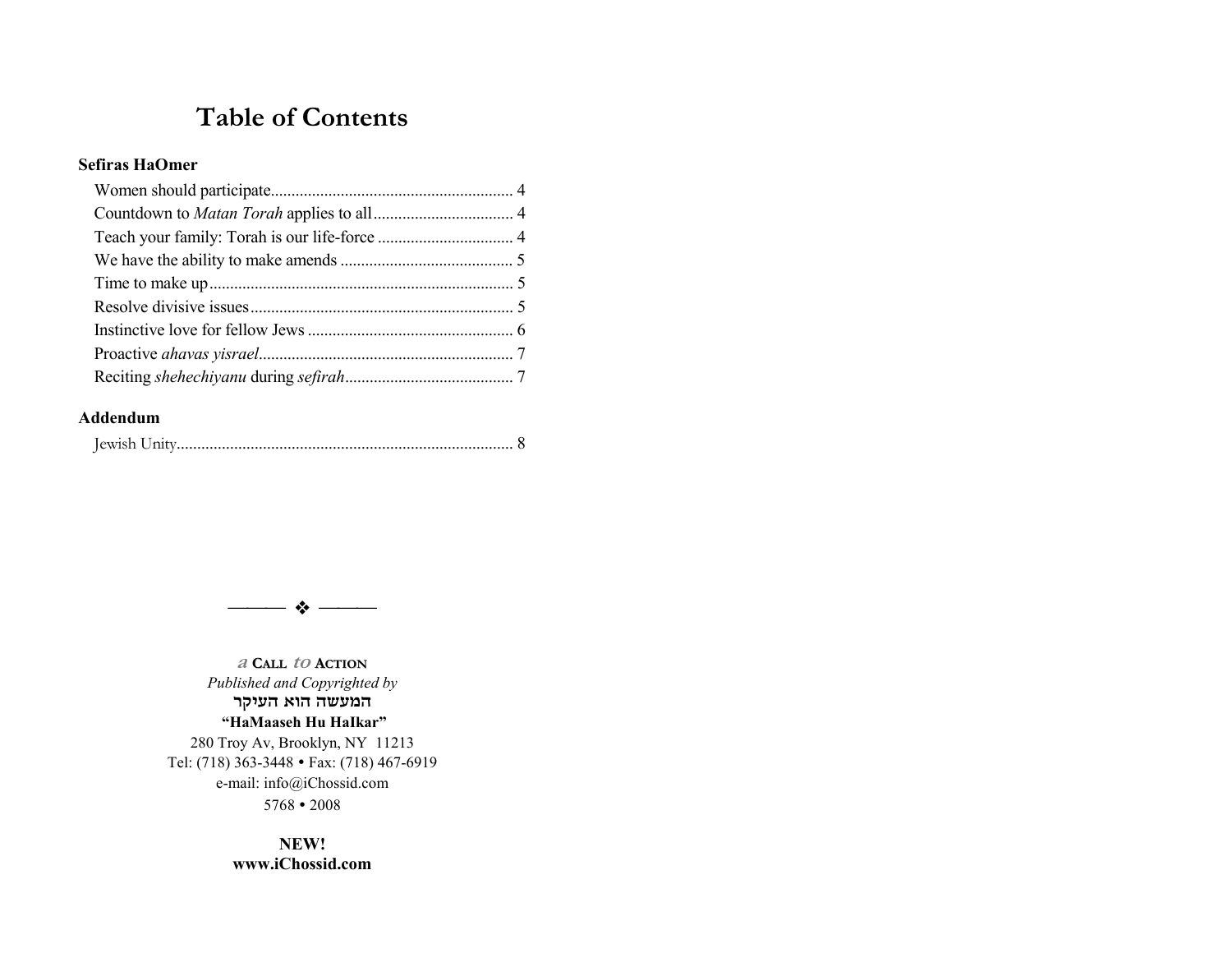### **Foreword**

We are pleased to bring you this newly revised edition of *a* **CALL** *to* **ACTION**. Translated from its Hebrew counterpart, *HaMaaseh Hu HaIkar*, this presentation is a collection of practical instruction from the Rebbe's Sichos pertaining to the climax of the period of *sefiras ha'omer*.

*HaMaaseh Hu HaIkar* is a compilation of *horaíos* culled from the Rebbe's talks in the years  $5748$  to  $5752$  (1988-1992), from both edited and unedited sources (*muga* and *bilti muga*). Great effort has been extended to remain faithful to the Rebbe's calculated and instructive nuance. This English translation is rendered by Rabbi Yaakov Paley.

At this time, when Moshiach's arrival is imminent, the Rebbe, Melech HaMoshiach, has emphasized the primacy of action. We are now beginning to experience the era when we will fully appreciate "the superiority of deed" above scholarship. May this take place completely and immediately!

Editorial Office of *HaMaaseh Hu HaIkar Erev Shabbos Mevarchim Sivan*, 5768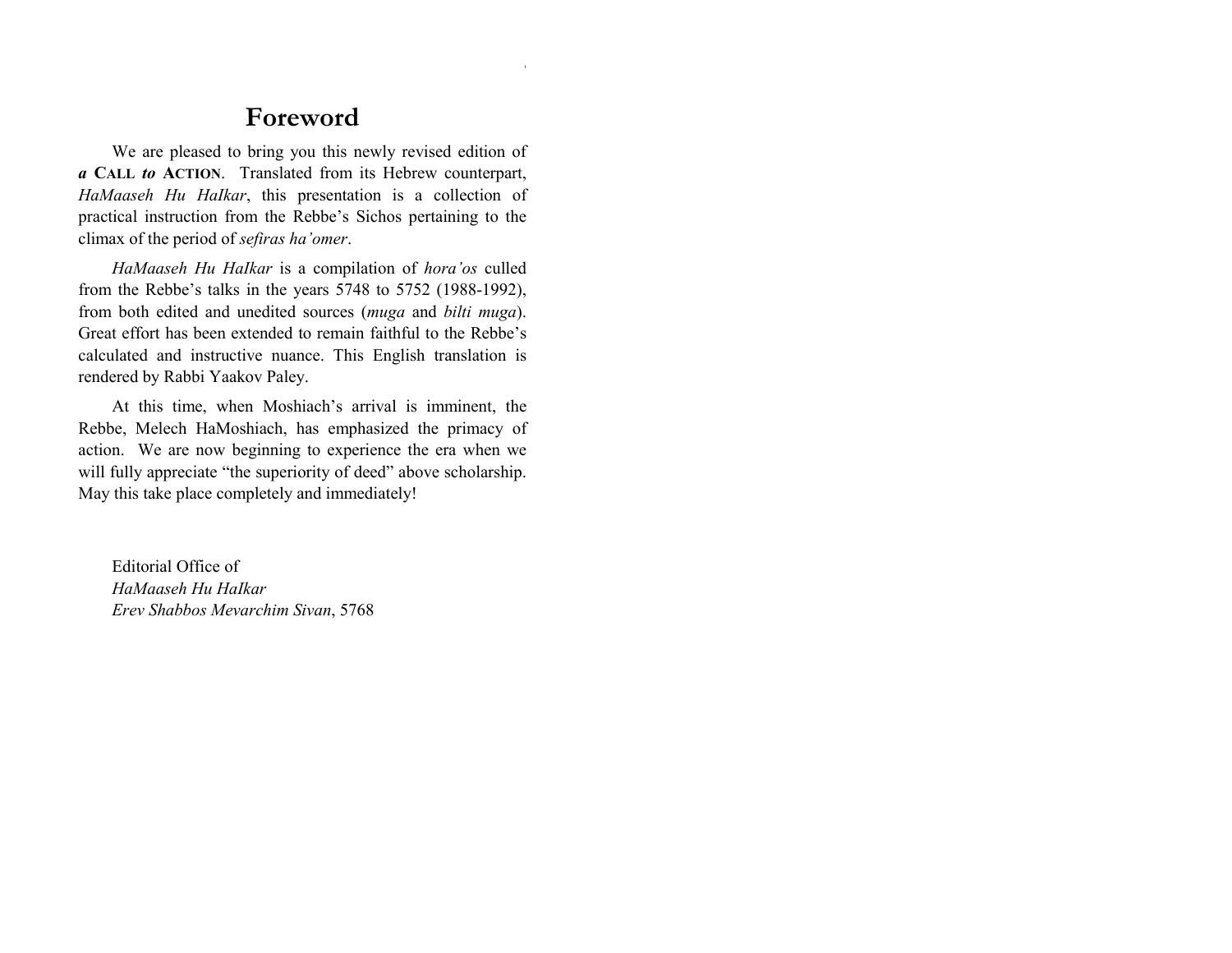# **Sefiras HaOmer**

Period of Counting the Omer

#### **WOMEN SHOULD PARTICIPATE**

• Although women are technically exempt from the obligation to count the *omer* (since it is a time-bound commandment), nevertheless, "women in certain countries accepted the commandment upon themselves, rendering it obligatory<sup> $n_1$ </sup> – and *all* women can assist their sons and husbands, ensuring that they do not miss a day of counting.2

#### **COUNTDOWN TO** *MATAN TORAH* **APPLIES TO ALL**

• Most importantly, women can and should assist in the essential theme of the counting: To awaking a yearning and longing for *Matan Torah* (the Giving of the Torah).<sup>2</sup>

#### **YEARN FOR GEULAH**

• As we impatiently count the days leading up to Shavuos, we should impatiently express our desire for the Final Redemption  $$ for we are also counting down the days, years and generations of our lengthy exile – and cry out, *ad masai*, "How much longer...?!" $3$ 

#### **TEACH YOUR FAMILY: TORAH IS OUR LIFE-FORCE**

• In receiving the Torah at Sinai, G-d told Moshe to address the women *before* the men; this was due to their status as the bedrock of each Jewish household. Similarly, they should

#### 3.**Words with action**

------------------------------------------------

We should increase our study of topics concerning the Final Redemption and the Holy Temple, for such learning helps bring these matters into reality all the sooner. (Iyar 24 5750, address to the Lubavitch Womenís Organization; *Hisvaaduyos* p. 229)

<sup>1.</sup> Alter Rebbe's Shulchan Aruch, Hil. Pesach 489:2.

<sup>2.</sup> Iyar 28 5751, address to the Lubavitch Womenís Organization (*Hisvaaduyos* pp. 244-245).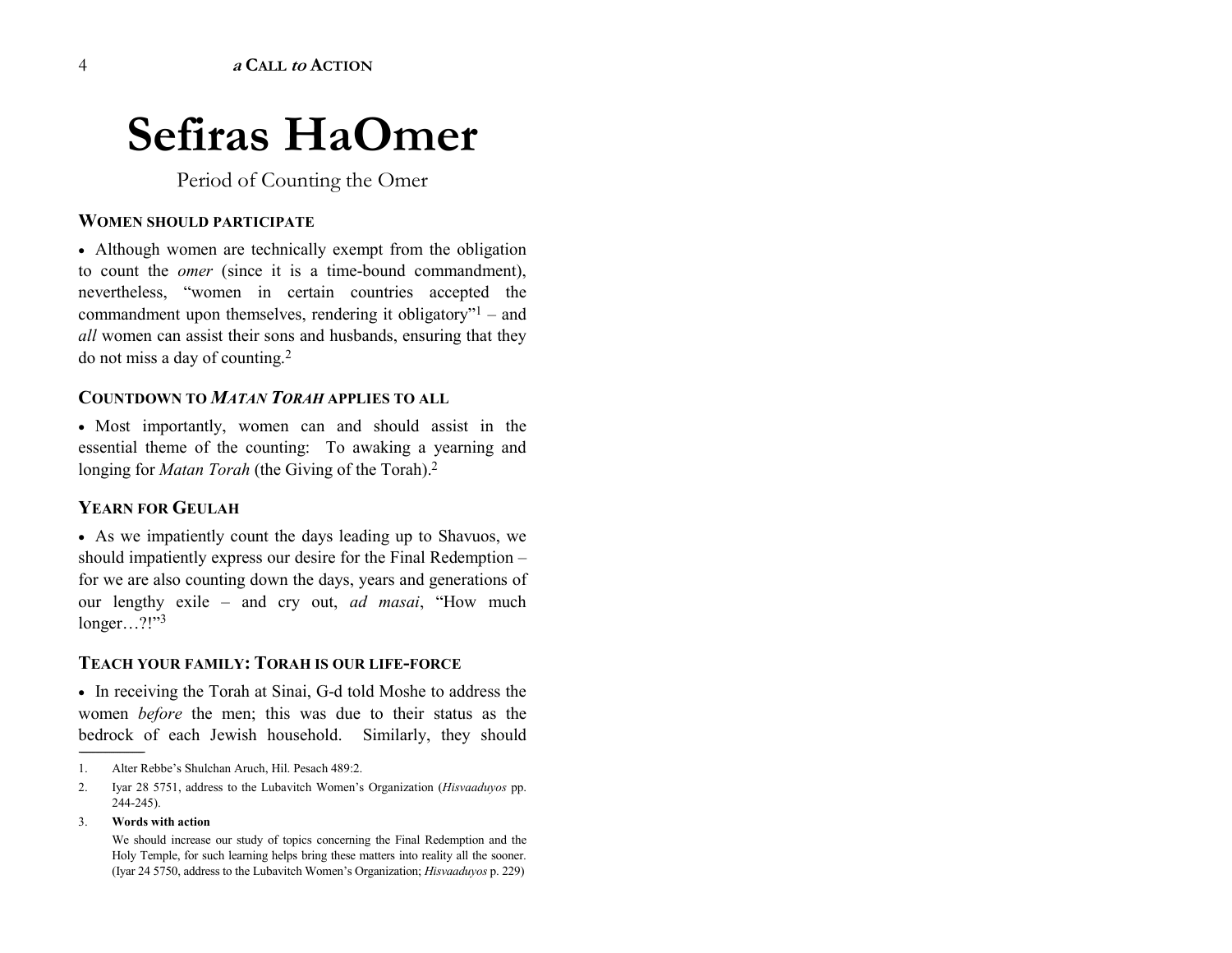precede the men in the annual preparations for *Matan Torah* that takes place on Shavuos:

Women should strive to permeate their families with a longing for *Matan Torah* – filling them with the awareness that the Torah is "*our life and the length of our days*"!<sup>4</sup>

#### **WE HAVE THE ABILITY TO MAKE AMENDS**

• During the *sefirah*, we are given extraordinary powers to mend our character traits and fix all that requires repair.<sup>5</sup>

#### **TIME TO MAKE UP**

• [The period of the *sefirah* is treated as a state of semimourning for the thousands of students of Rabbi Akiva who perished during this time. Our Sages state that they were punished for failing to] "conduct themselves with respect one to the otherî (*shelo nahagu kavod zeh lazeh*).

It is now that we are granted particular ability to correct any lack in our respect for fellow Jews.5

#### **RESOLVE DIVISIVE ISSUES**

• We should express our *ahavas yisrael* by speaking with each

#### 5. **Full respect**

------------------------------------------------

During the period of *sefiras haíomer*, Jewish law places restrictions on matters associated with rejoicing ... This is due to our "mourning the twenty four thousand students of Rabbi Akivah who died during this period."

The Talmud relates that the cause of their death was *mipnei shelo nahagu kavod*  zeh lazeh, "because they did not conduct themselves with respect one to the other."

Now, since this involves a law in *Toras Chesed* ("the Torah of Kindness"), and because the Torah applies eternally ("Torah" comes from *hora'ah*, "instruction") – the death of Rabbi Akiva's students must present us with a clear, positive directive:

We are not only are to observe the aspect of "mourning" during this period, but *primarily* concern ourselves with *mending* the failure to act with respect. To do this, we should *increase* our love for our fellow Jews, and act respectfully towards each other to the *fullest* extent. (Parshas Emor 5749; *Hisvaaduyos* p. 112)

<sup>4.</sup> Iyar 25 5750, address to the Lubavitch Womenís Organization (*Hisvaaduyos* p. 223).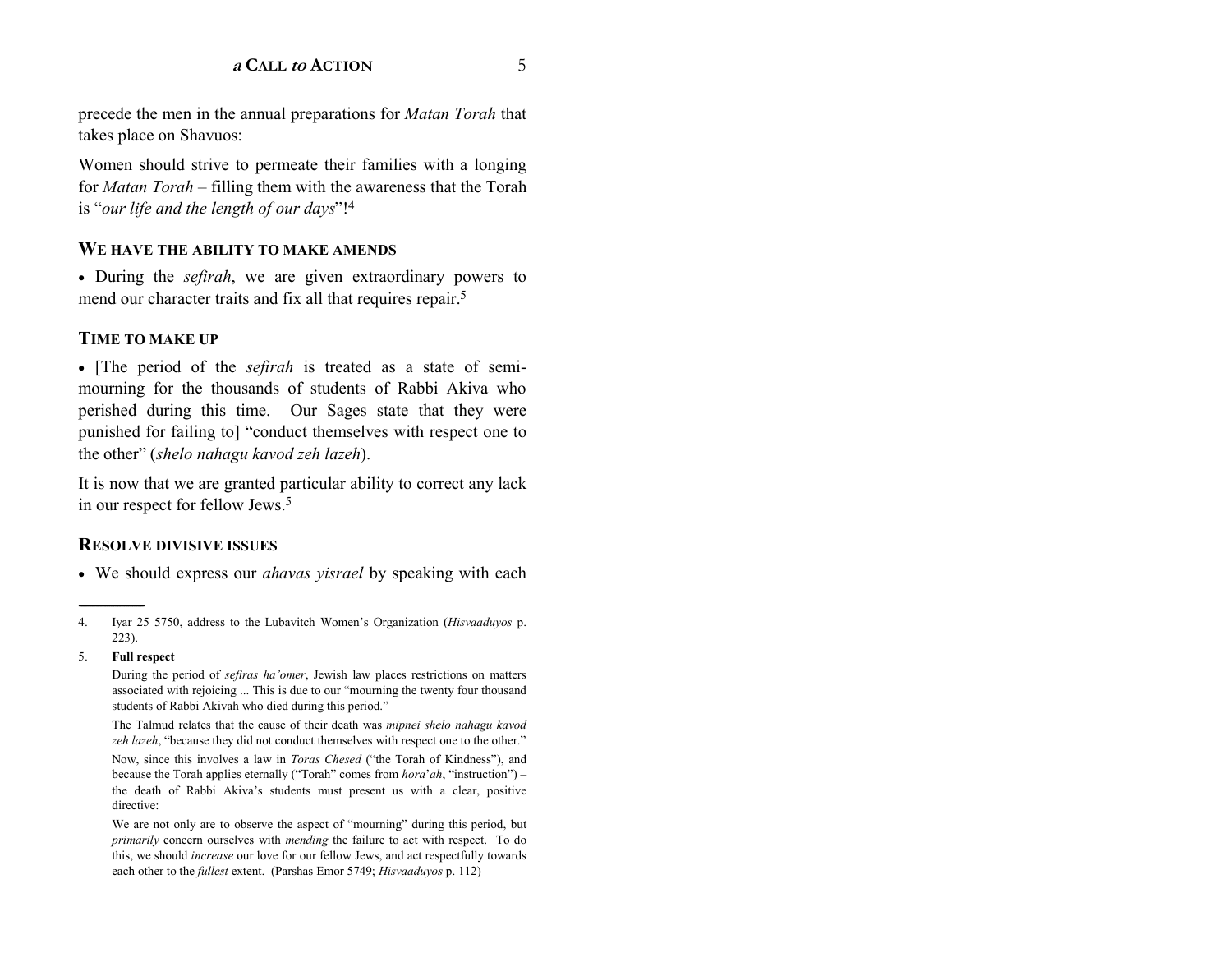other peacefully and in a friendly manner, and by reaching unanimous decisions on matters that previously caused a divide.<sup>6</sup>

#### **INSTINCTIVE LOVE FOR FELLOW JEWS**

• The precise words of our Sages, *nahagu*... "*conduct* themselves with respect,"<sup>7</sup> teaches us that *ahavas yisrael* should

6. Ibid., p. 120.

------------------------------------------------

#### **Diversity leads to fuller truth**

The possibility for human beings to act towards each other with disrespect stems from the fact that G-d created us dissimilar, or, as our Sages put it, *ein dei*í*oseihem shavos*, no two minds think alike ...

But *why* did G-d create us with such mental diversity? So that ... through presenting a wide-spectrum of views on any given topic, together we can formulate many innovative ideas; each person innovating according to the nature of his unique intellect. The end result is a far more *correct* understanding, conclusion and ultimate decision:

 Firstly, different people with varied approaches discuss a topic between them, without any of them subduing or foregoing his personal opinion on the matter; doing so would run *contrary* to G-d's purpose in creating people with diverse natures.

They then evaluate the matter from many angles, and reach a final conclusion  $-$  a far truer conclusion than if but a single opinion would have been considered.

 Obviously, in addition to the friendship that is eventually forged by reaching a unanimous and well-rounded conclusion, the actual discussions need to be carried out peacefully and with full respect for each participant.

 This, then, is what is required of us during the *sefirah*: ... Even where a disharmonious situation already exists (as was the case with the students of Rabbi Akivah), we are to introduce peace between the parties. By doing so, we generate far *greater* peace than that which existed *prior* to the divide. This is similar to a document whose validity has been challenged and subsequently researched and proven in Court; it now carries far greater authenticity than a document that remains unchallenged  $-$  and therefore unproven. (Ibid., pp. 112-113)

#### The Torah's way

And should there remain some issue about which the two sides can not discuss and reach an agreement – let them go to a third party, who will arbitrate between them. That "third party" should be the Rabbis in their location. After hearing the Rabbis' ruling, both sides should then conduct themselves according to the directive and decision of Halachah. *This* is the way things are done according to the Torah – as should be plainly obvious. (Ibid., p. 121)

#### 7. **Regular behavior**

 $\ldots$  After all, this wording is completely unusual for such a phrase. Seemingly, the Sages should have phrased it, "they did not *show* respect for each other," or more simply, "they did not respect each other"  $-$  or something along those lines.

Nevertheless, they choose the term "conduct," in order to teach us that acting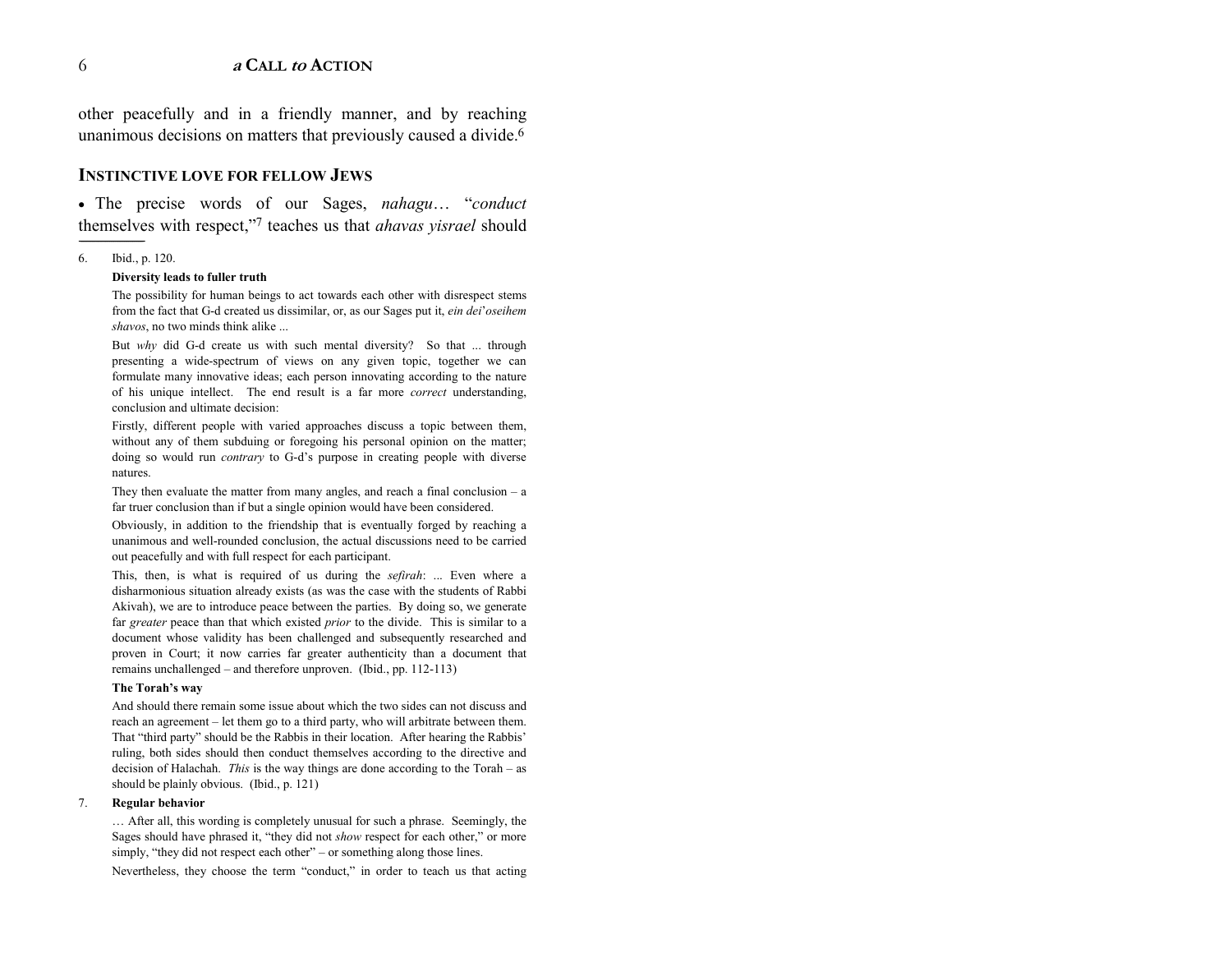become our *minhag* – "custom": It should be as routine and commonplace as a local custom; we should not require *effort* to act respectfully to each other...8

#### **PROACTIVE** *AHAVAS YISRAEL*

• The term *nahagu* shares the root of the word *manhig* – "leader." This indicates that each of us should "take the lead" in all matters pertaining to Jewish unity and brotherhood. And we should influence all those with whom we have contact  $-$  so that for them. as well, it will become instinctive to act with *ahavas yisrael*.<sup>9</sup>

#### **RECITING** *SHEHECHIYANU* **DURING** *SEFIRAH*

• It is our custom to refrain from reciting the blessing of *shehechiyanu* on a new fruit during the *sefirah*. The exception to this custom is on Shabbos and Lag B'omer.

• Nevertheless, those who already have the established custom to recite *shehechiyanu* during the *sefirah* should *certainly* not stop doing so. Quite the opposite  $-$  may they continue making such blessings!<sup>10</sup>

respectfully should become one's *regular behavior* ... (Parshas Behar 5749; *Hisvaaduyos* p. 158)

#### 8. **Going beyond as part of duty**

------------------------------------------------

 $\ldots$  Since this conduct will have become normal or even "natural" – or at the least, "second nature"...

In a way, a "custom" is superior to an obligation by law. It involves going *beyond* the call of duty (*lifnim mi'shuras hadin*), and is termed "pious conduct" (*midas chasidus*).

At the same time, a custom carries the weight of the dictum, *minhag yisrael torah*   $hi$ , "Jewish custom is part of Torah" – as Rambam states regarding "the Rabbinic decrees, enactments and customs (*gezeros*, *takanos* and *minhagim*)" that spread throughout Jewry.

 The directive to us in all this, is that we should conduct ourselves with *ahavas yisrael*, in a manner of "pious conduct" that goes "beyond the call of duty"; this then becomes an actual part of the Torah and its laws. (Ibid.)

 We should connect *both* of these interpretations of *nahagu*: Our *minhag* (custom) of acting with *ahavas yisrael* beyond the call of duty should become habitual. (Ibid., fn. 117)

9. ... And they should become *manhigim*, "leaders," to influence others in this regard. (Parshas Behar 5749; *Hisvaaduyos* p. 159-159)

#### 10. **New fruit**

The Chief Rabbis: There are places where they have the custom to recite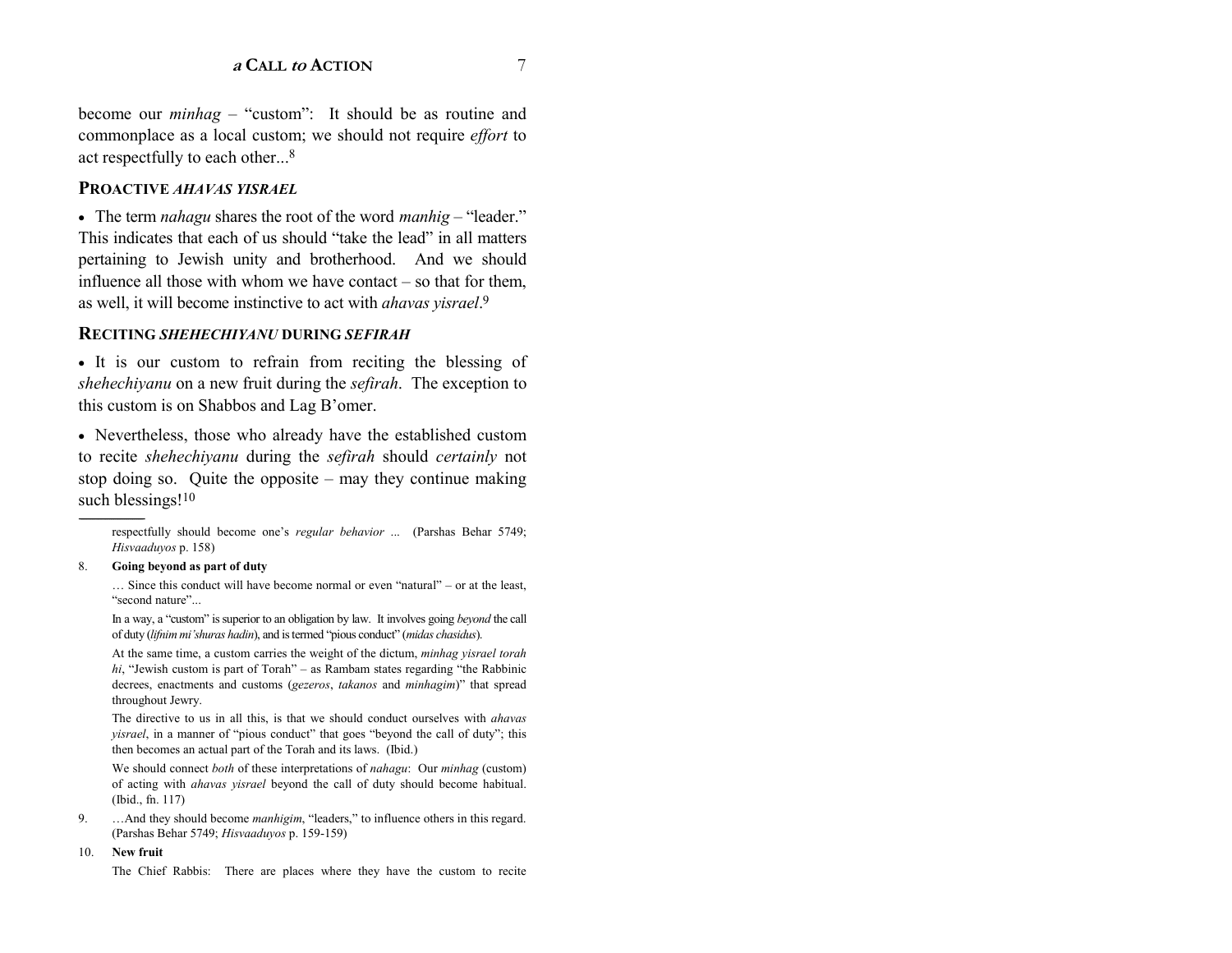# **AddendumJewish Unity**

Shabbos Parshas Bechukosai 5746 Reprinted from Sichos In English, vol. 31

On Shabbos Bechukosai, the Lubavitcher Rebbe Shlita delivered a discourse which emphasized the importance of Jewish Unity and Ahavas Yisroel. He indicated that these two important principles should be brought into widespread practice on the Shabbos preceding Shavuos. This would be a fitting preparation for the receiving of the Torah, "as one man with one mind."

He urged that gatherings of this nature should be organized all over the world and that multitudes of Jewish people should attend. Such gatherings will strengthen Jewish Unity and give expression to Ahavas Yisroel, love for our fellow Jews.

Among the important themes of the Sefirah period, Ahavas Yisroel -- love of fellow Jews -- and Jewish unity, stand out most prominently.

1) The observance of the Sefirah period (between the holiday of Pesach and Shavuos) as a time of quasi-mourning, commemorates the tragic deaths of the disciples of Rabbi Akiva, nearly two millennia ago. The Talmud relates:

> R. Akiva had 12,000 pairs of disciples,... and all of them died at the same time because they did not treat each other with respect. (Yevamos 62b)

They were remiss in their Ahavas Yisroel. We must therefore make special efforts during this period of the year, to increase Ahavas Yisroel in accordance with the dictum of Rabbi Akiva:

------------------------------------------------

*shehechiyanu* over a new fruit during the *sefirah*, but not on a new garment. This matter is totally dependant on local custom.

The Rebbe: Our [Chabad] custom is... [See main text above for continuation]. (Minutes taken from the Chief Rabbis of Israel's visit to the Rebbe, Iyar 11 5749; *Hisvaaduyos* p. 134)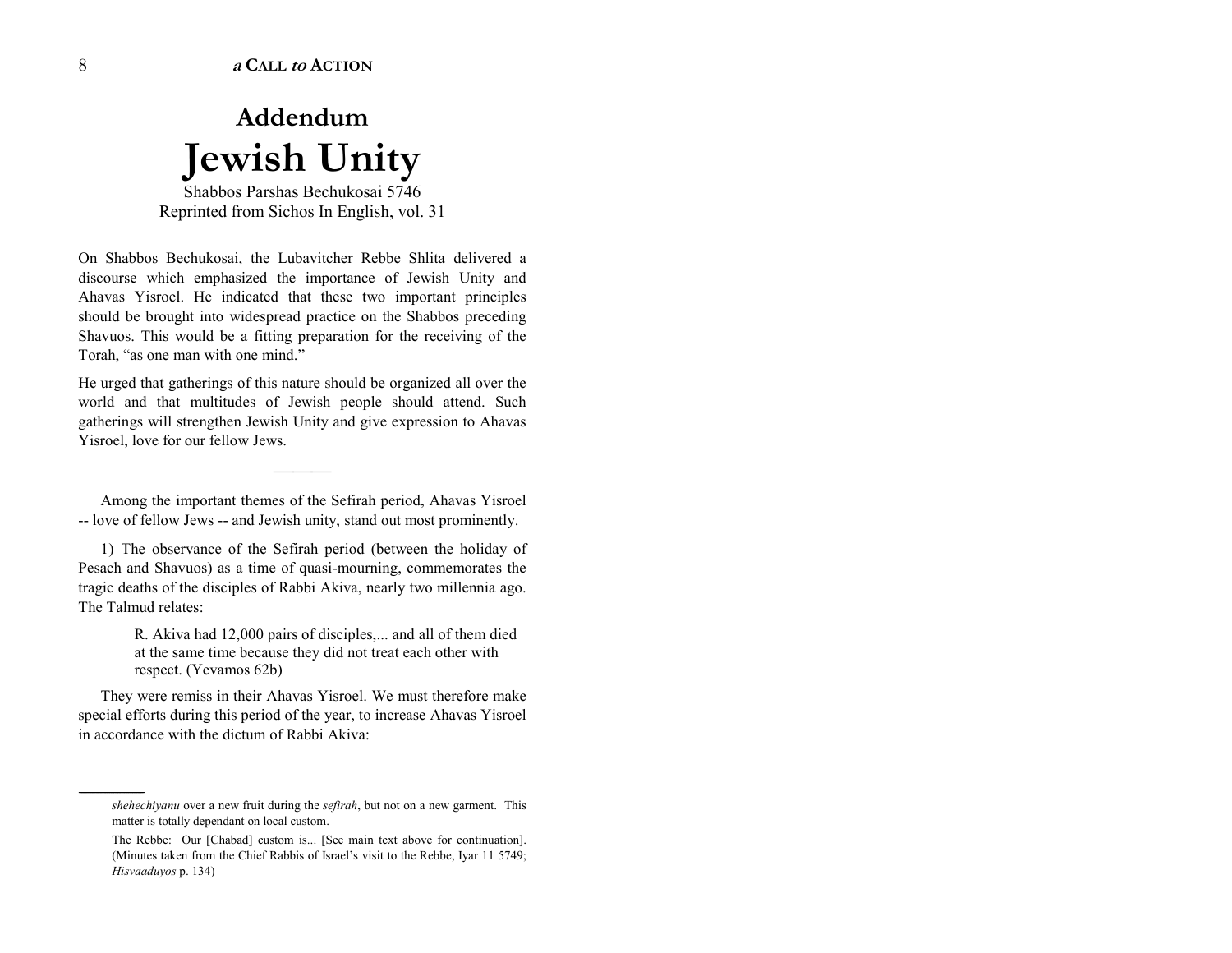You should love your neighbor as yourself; this is a fundamental principle of the Torah. (Rashi, Vayikra 19:18)

2) The days of Sefirah serve as a period of preparation for Shavuos and the giving of the Torah. Therefore, just as the first preparation for Torah was effected through unity, so too, we must prepare for the Torah through Jewish unity. On the verse "And there Israel encamped (singular) before the mountain" (Shemos  $19:2$ ), Rashi explains, "As one man with one mind (heart)."

The Midrash elaborates:

The Holy One, Blessed be He, said: Because the Jewish people despise discord and they love peace and are united in their camping, this is the propitious time for Me to give them My Torah. (cf. Vayikra Rabbah 9:9)

Clearly, our annual preparation for "receiving the Torah" must include an increase in Ahavas Yisroel and Jewish unity -- "as one man with one mind.<sup>"</sup>

3) During Sefirah we count 49 days equaling seven complete weeks, as Scripture states: "You shall then count seven complete weeks" (Vayikra 23:15). Chassidus offers us a symbolic interpretation that the Jewish people are represented by a seven-branched menorah, symbolic of the seven attributes (Sefiros) and seven levels of Divine service. By uniting the seven branches of the Jewish souls which interact with each other, we, symbolically, perfect the seven complete weeks.

The cooperation of every Jew is necessary for all Jews to attain perfection. Consequently, through Ahavas Yisroel and unity we complete the seven weeks and attain a state of "complete" unity of the Jewish people, the fitting preparation for receiving the Torah. As a result also, the seven weeks become unified as one.

On the Shabbos following Lag B'Omer and in the Torah portion of Bechukosai read on that Shabbos, we find expression of these points.

1) Since Lag B'Omer represents the cessation of the plague that killed R. Akiva's students, it follows that the period after Lag B'Omer saw a new emergence of respect and increased love among the students.

Lag B'Omer is also the Hilulo (day of passing and also - celebration) day of Rabbi Shimon b. Yochai, R. Akiva's disciple, who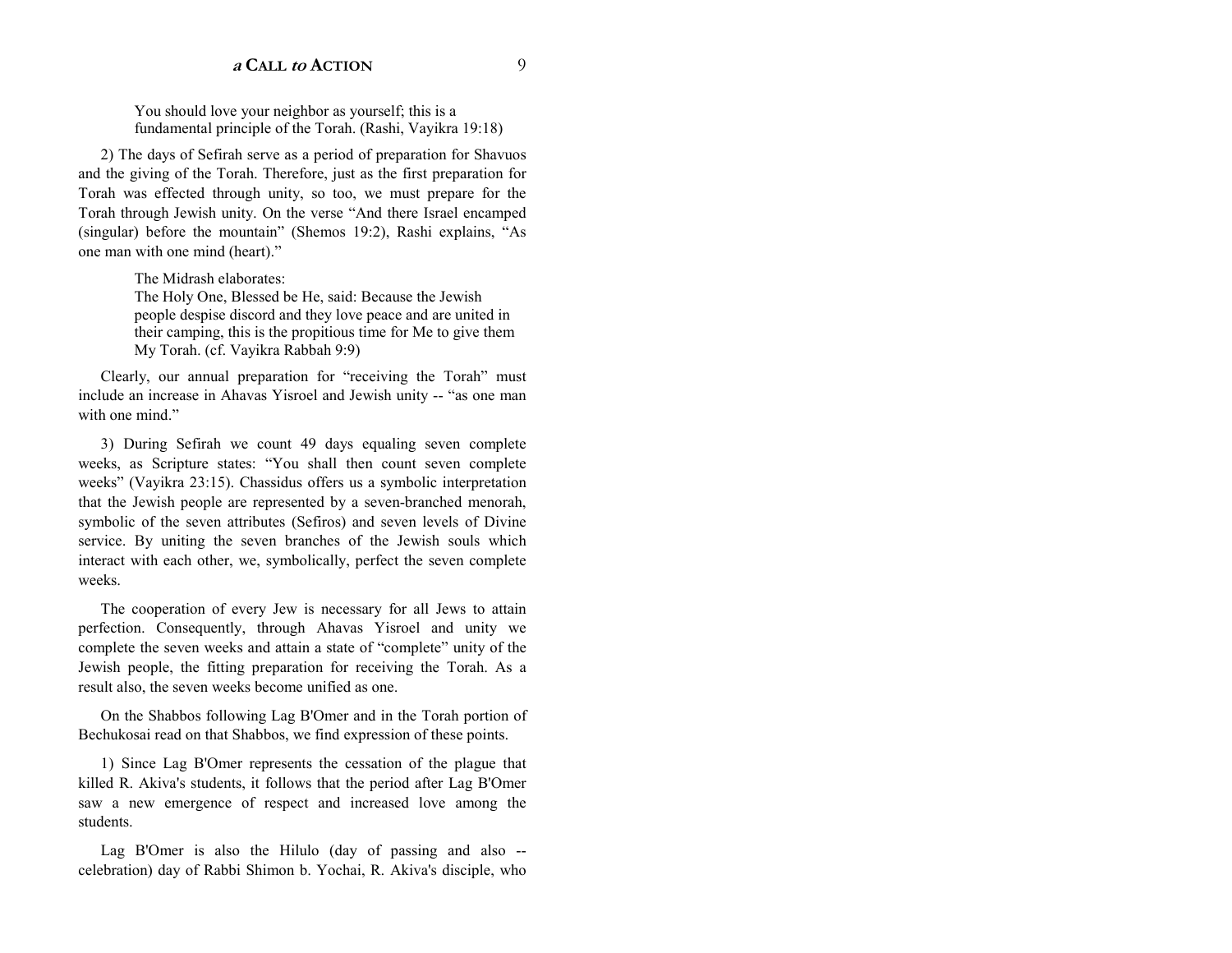#### **a CALL to ACTION**

carried on and perfected R. Akiva's teachings and placed special emphasis on the mitzvah of loving fellow Jews. Rashbi (Rabbi Shimon b. Yochai) was forced to hide with his son in a cave, and suffer great privation for 13 years, to escape the threat of arrest by the Roman authorities. Having attained the loftiest peaks of Torah knowledge while in the cave, when he emerged, he immediately utilized the first opportunity to express his Ahavas Yisroel by improving conditions for his fellow Jews. He interested himself in a persistent problem affecting the Tiberias community and opened a road that had been closed to Kohanim because of suspected tumah (defilement) (cf. Shabbos 33b). He also proclaimed: "I am able to exempt the whole world from judgment..." (Sukkah 45b).

Rashbi's devotion to the Jewish people and his insights were much more profound. The Zohar relates:

> It once happened that the world needed rain...so they came to R. Shimon...he recited the verse: "A song of ascents ...Behold, how good and how pleasant it is when brothers dwell together" (Tehillim 133:1). As a result the rain began to fall. (Zohar III, 59b)

Was not the Rashbi hinting that harmonious, brotherly love and Jewish unity serve as the harbinger of material blessings from G-d!

As the Ramban expounds on the verse:

"Then will I give you rains in their seasons" (Vayikra  $26:4$ ) --He mentioned the matter of rains first because if they come in their proper season...it is a prime cause of physical health, and all produce will increase and be blessed by it, just as He said, "and the land shall yield her produce and the trees of the field shall yield their fruit...." This is the greatest of all blessings. (Ramban, Vayikra 26:4)

The Baal Shem Tov explains that the term rain "gishmeichem" has the same root as "gashmius" -- corporeality. Thus, all physical blessings are dependent on the unity and harmony of the Jewish people.

2) The period of Sefirah serves as a preparation for Mattan Torah in that the seven supernal and human attributes (kindness -- royalty) are interwoven and refined. Since on Lag B'Omer (the 33rd day) the attribute of "Beauty in Beauty" is attained -- the major portion of the Sefirah "body" has been built.\* And then Lag B'Omer is directly connected to the state of "as one man with one mind," of Mattan Torah.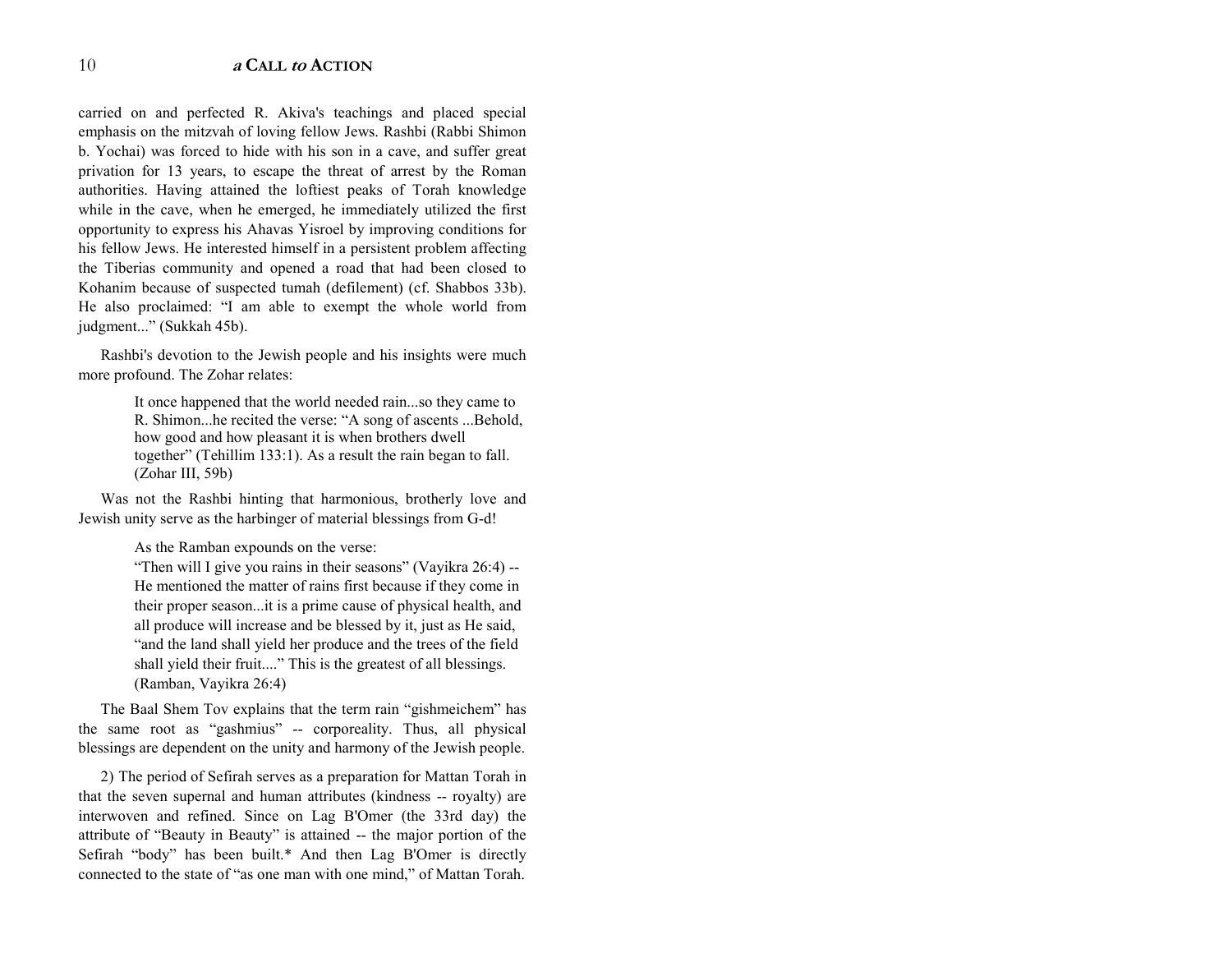3) The third aspect mentioned above comes into focus when we recall the Midrash:

> R. Shimon B. Yochai said: "Whence can you prove that if Israel had been short even of one man the Divine Presence would not have revealed itself to them? For it is written: 'For on the third day the L-rd will come down in the sight of all the people upon Mount Sinai."

> > *(Devorim Rabbah 7:8)*

We see, that Rashbi held that Mattan Torah depended on the participation of every single Jew. Torah depends on absolute unity.

The Torah portion of this week also fits into the equation. As we know,

> Ezra made a regulation for Israel that they should read the curses in Vayikra (Bechukosai) before Shavuos....

> > *(Megillah 31b)*

This accentuates the connection between the portion of Bechukosai and Mattan Torah on Shavuos. Therefore, with Lag B'Omer behind us and Shavuos quickly approaching, we must increase and intensify the aspects of Jewish unity and Ahavas Yisroel.

In our generation -- the time of "Heels of Moshiach" -- another theme emerges. The Rashbi has a special role in the future redemption, as we find in Zohar:

> ...with this work of yours, which is the book of splendor...(through which) they will leave their exile with mercy. (Zohar III, p. 124b)

In other words, it is the role of Rashbi to effect the redemption of each and every Jew, together with the liberation of the Shechinah. As the Rashbi taught:

> To every place to where they were exiled the Shechinah went with them.... The Holy One, Blessed be He, will return with them from the places of exile. (Megillah 29a)

As the cause of the exile was the lack of Jewish harmony, it is obvious that we can nullify the basis of the diaspora by adding more Ahavas Yisroel, in the form of expressing our love even if there is no reason for the love! In that way the golus will also disappear. Especially as this expression of Ahavas Yisroel will also engender Gd's love for the Jewish people, for the Holy One, Blessed be He, is the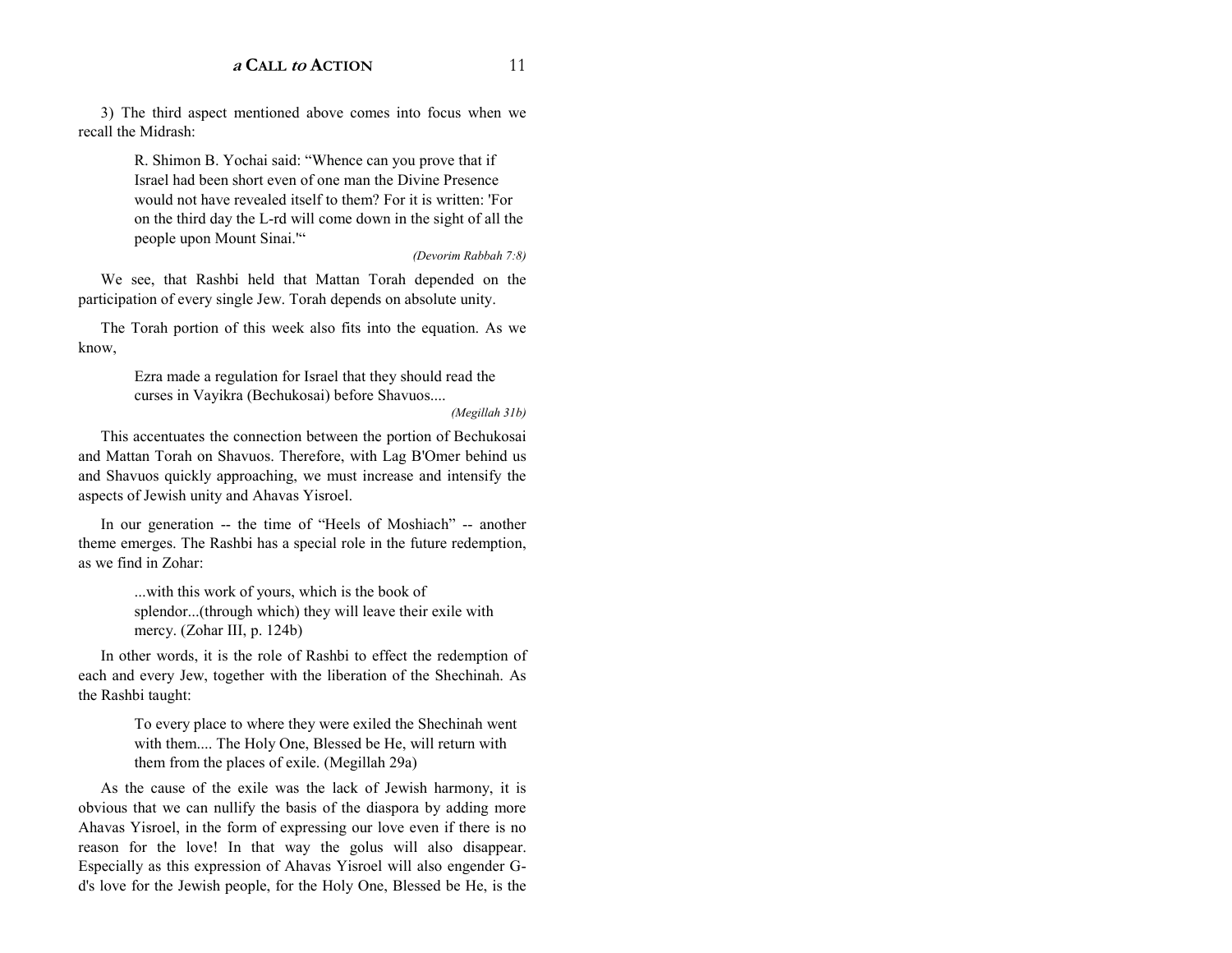"friend" to the Jewish people, and we are precious in His estimation: "I have loved you,' says the L-rd" (Malachi 1:2).

When G-d reveals His love for the Jewish people, He then redeems them, without delay.

How can we actually and practically express and reveal our Ahavas Yisroel and Jewish unity? The answer is: when Jews gather in one place "as one man with one mind," with the goal and purpose of encouraging and strengthening their harmony and -- especially increasing Jewish unity and Ahavas Yisroel; and when such a gathering is held in conjunction with a festive meal, including the toasting of ìLe'Chayimî on wine, this increases Jewish Unity, as the Gemara says:

> Great is the mouthful (of food or drink) in that it draws near those who are distant. (Sanhedrin 103b)

The Alter Rebbe explained the great value of a Chassidic farbrengen (gathering) by citing the following parable:

> When a father sees the conduct of his children, with love, brotherly feelings, peace and friendliness, each one carrying out the wishes of the other and each one caring for the needs of the other just like his own needs, then the father is filled with delight, and he performs wonders and fulfills all their wishes.

*(Previous Rebbe -- Letters on Saying Tehillim)*

During the Sefirah period there are, of course, restrictions regarding public celebrations and a fitting time should be chosen, which will be acceptable according to all the different halachic opinions, so that everyone will be able to participate.

It would therefore be most fitting -- and acceptable to all opinions -- to celebrate such gatherings on this coming Shabbos, which is Shabbos Mevorchim Sivan, the "third month," and the day of Erev Rosh Chodesh, when we will read the portion Bemidbar.

Let us elaborate on some of these points.

1) The "third month" alludes to the concept of peace, for the number "three" indicates that there can be two opposing forces and a third force which makes peace between them. As such, it is appropriate that Torah is also called the "threefold Torah" (Shabbos 88a) -- for the Torah was given "to bring peace in the world" (cf. Rambam, Laws of Chanukah, end).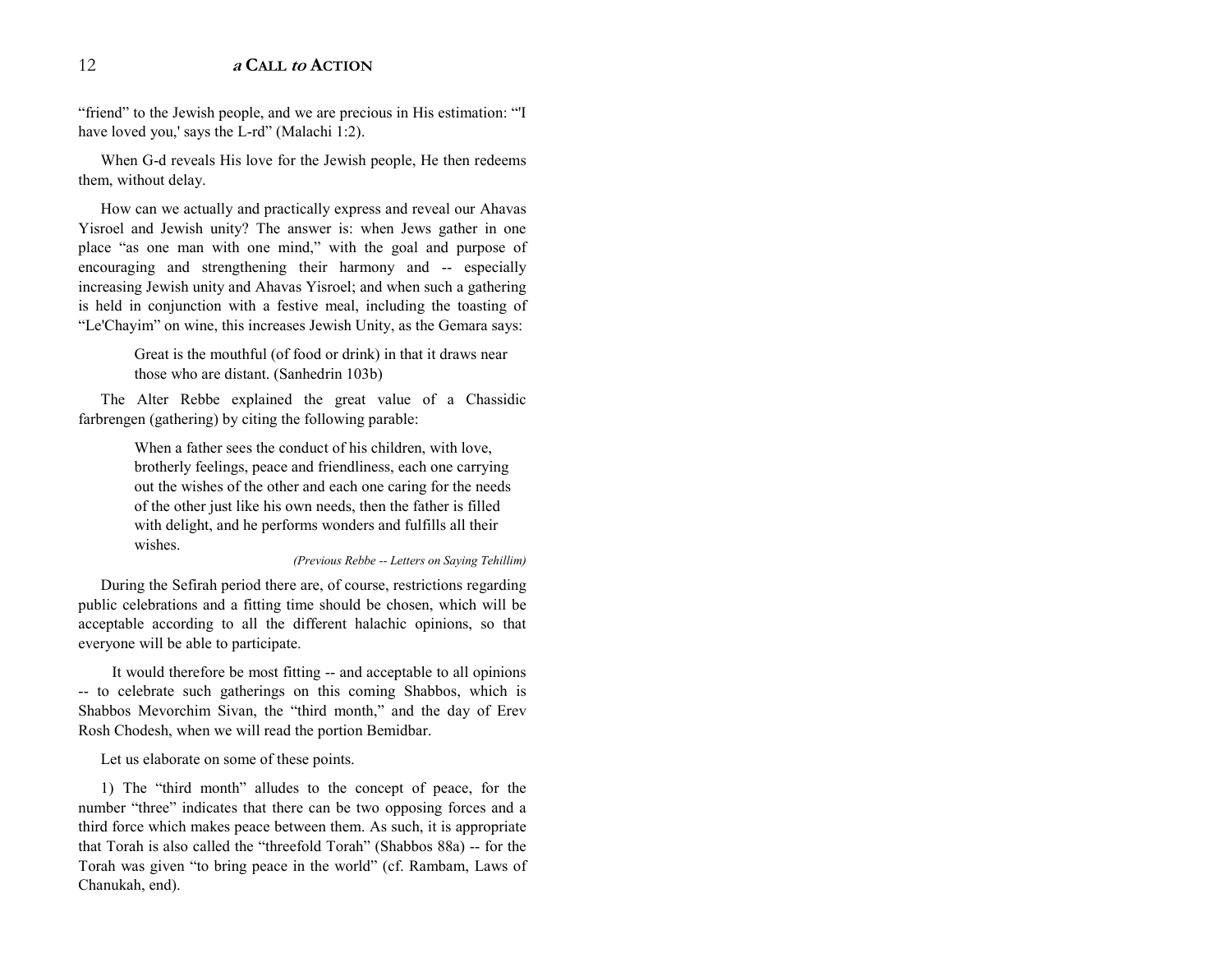It is therefore appropriate that on the Shabbos which bestows blessing on the coming "third" month, we should conduct an exercise which enhances Jewish unity.

2) Next Shabbos is Erev Rosh Chodesh (the day before the New Moon), therefore no Tachanun (penitential prayer) is said, or, in this case no Tzidkascha Tzedek, is said during Minchah on Shabbos. There is also an halachah which rules, that the evening services of the next day may be recited before sunset -- while it is still Shabbos -- and in that scenario the Ya'aleh V'yovo ("may there ascend") prayer of Rosh Chodesh may be said on Shabbos.

Thus, next Shabbos can incorporate the following day of Rosh Chodesh -- which is Rosh Chodesh Sivan, the day on which the Jewish people reached the wilderness of Sinai and the Jews camped before the mountain "as one man with one mind." The unity that preceded Mattan Torah.

3) The theme and context of the portion of Bemidbar is the census of the Jewish people. A count of people brings out the idea that each person is equal to every other; a simple person does not count for less than one individual, and the prominent person does not count for more than one. Each one counts as one. This emphasizes the unity and completeness of the Jewish people, and at the same time it shows us Gd's love for the Jewish people and how precious each and everyone is - for that reason He counts them. This love of G-d for the Jews also leads to the love of one Jew for the other -- "for he loves that which his Beloved loves."

This coming Shabbos, which blesses the month of Sivan and on which we read the portion of Bemidbar, is clearly the most appropriate time for Ahavas Yisroel gatherings to take place.

Therefore I propose the following soulful request:

This coming Shabbos, during the time of Minchah -- late afternoon -- Jewish people all over the world should gather in great numbers -- men, women and children: "with our youth and elders,...our sons and daughters," in a manner of "brothers" dwelling together." There should be joyous gatherings of friends and festive meals (of course -- men & women separately).

At these gatherings words of Torah should be spoken on the topic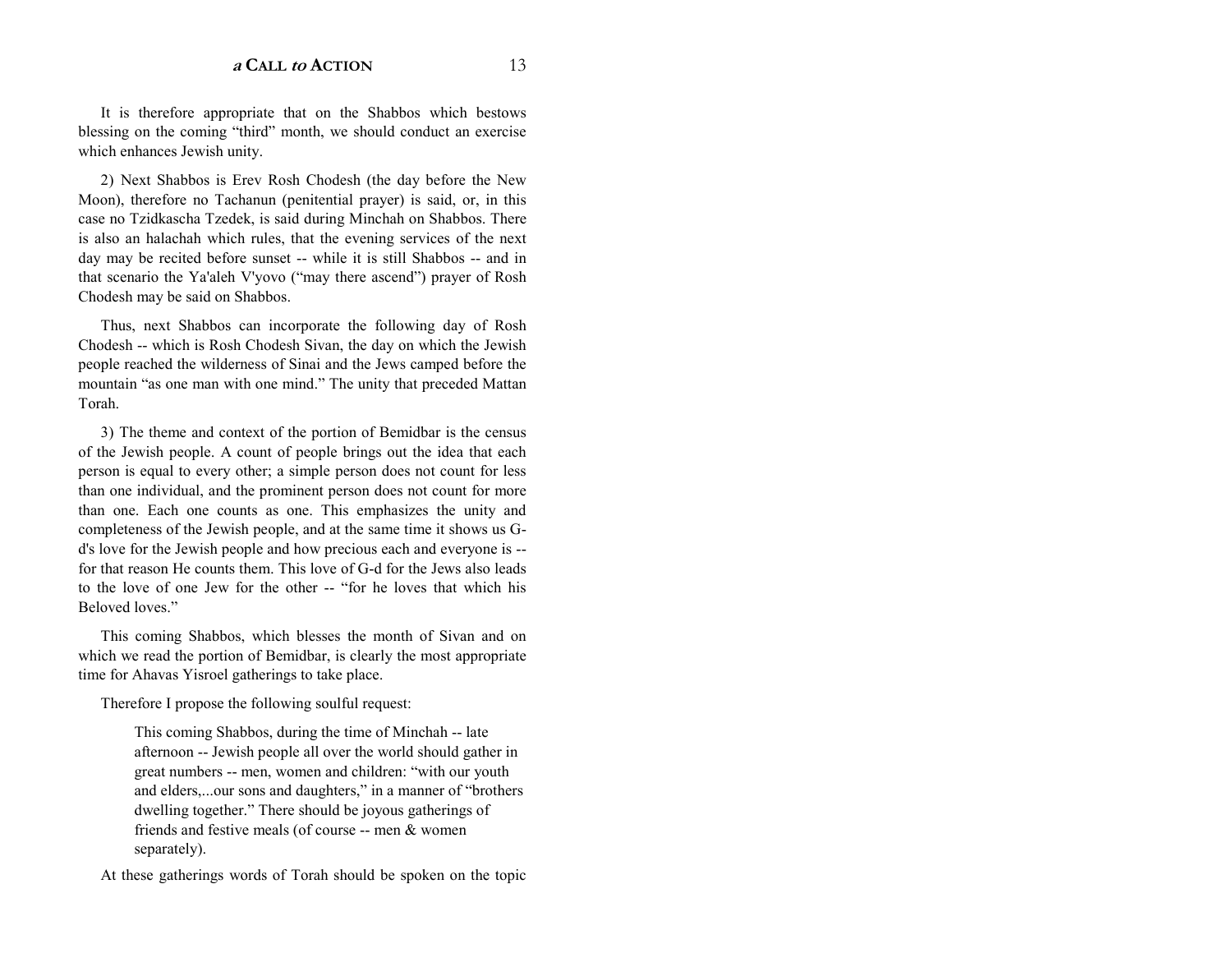of Ahavas Yisroel and Jewish unity. The entire subject should be broadly covered.

Starting with Scripture: "Love your neighbor as yourself," on which, "Rabbi Akiva said this is an important rule of Torah," and which was also interpreted (by Hillel) as: "That is the whole Torah while the rest is commentary thereof...." Then, following through the practical halachic details, as described in Mishneh Torah of Maimonides, and finally the in-depth explanations on the profound quality of Ahavas Yisroel, as developed in Tanya -- and all the symbolic and exegetic interpretation presented by the great sages of Israel, whose Torah works have been widely accepted.

To all this we should add a special emphasis, that when we increase our love for fellow Jews and intensify Jewish Unity, the causes of the exile will be dissolved and automatically the effect -- the diaspora - will disappear.

The subject matter for discussion should obviously be chosen with presence of mind and understanding of the audience so that it will appreciated, comprehended and absorbed, to the point of influencing and enthusing the listeners. Hopefully, the enthusiasm will be contagious and they will go on and influence others, and strengthen and encourage others, to further the goals of Jewish Unity.

If, for some reason, these gatherings cannot take place on Shabbos then they should be scheduled for a subsequent fitting day, such as Sunday, Rosh Chodesh, etc. It is of primary importance that this call should be publicized and transmitted to the widest possible audience.

Those who will carry out this mission should involve themselves with energy, enthusiasm, vigor and excitement. They should keep in mind that this is "soulfully" essential for the Jewish people, and that we are dealing with an exceptional and unusual matter.

Practically speaking.

Preparation for these activities, and appropriate publicity should start as soon as possible and every moment of the day should be properly utilized. The approach must be in a pleasant and peaceful manner, day by day, leading up to the coming Shabbos and especially the time of "greatest delight" (late afternoon), when everyone will gather together. And although in every time zone on the globe the time of Minchah is different, nevertheless, in the spiritual realm they all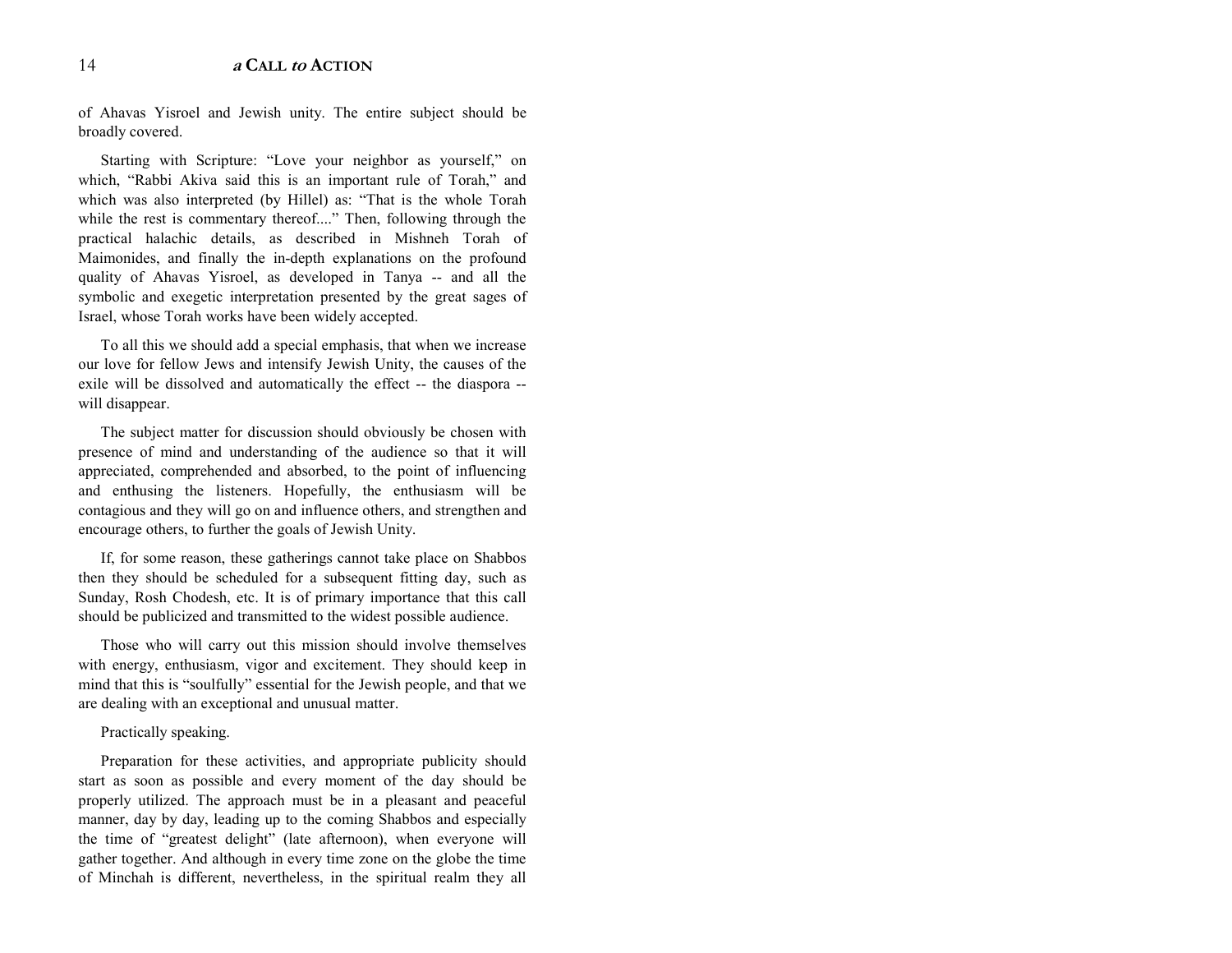unite so that all Jews will be united simultaneously as truly one.

In approaching the preparation for these gatherings there will surely be those who will be concerned about the expenses. The first answer is that in each place they will certainly find the necessary funds, especially since everyone knows that in matters of holiness we must participate with our money, which indicates how important the matter is.

However, if there should be a place where the problem of finances will cause a diminution in the potential activities, then, after the program has been completed, they should inform the local Merkos offices and the list of the deficits should be transmitted here, and from here the necessary funds will be forwarded to cover the expenses - with happiness and gladness of heart.

May it be G-d's will that our good resolution accepted now will forthwith generate the reward that is fitting for Ahavas Yisroel and Jewish Unity -- the suspension of the diaspora. And we will speedily merit the true and complete redemption through our righteous Moshiach.

This is especially pertinent now, for we stand close to the end of Shabbos -- the "meal of Dovid the King Moshiach"; and with Moshiach we will celebrate -- next Shabbos -- the true great assembly of all the Jewish people for, "a great assembly will return."

And all who "rest in the dust will arise," with Moshe and Aharon among them, and Rashbi and all the righteous sages and princes of our people -- and also the previous Rebbe. The main speaker at that ultimate gathering will be our righteous Moshiach, who will teach to all the people the new, esoteric Torah, in a manner of "seeing." And then the count of the Jewish people will be completed, through Moshiach the first redeemer and the last redeemer, truly in our time.

The editors of *HaMaaseh Hu HaIkar* seek dedicated individuals who would like to sponsor future editions of **a CALL to ACTION.** Please contact Levi at 347-268-3299. Thank you.